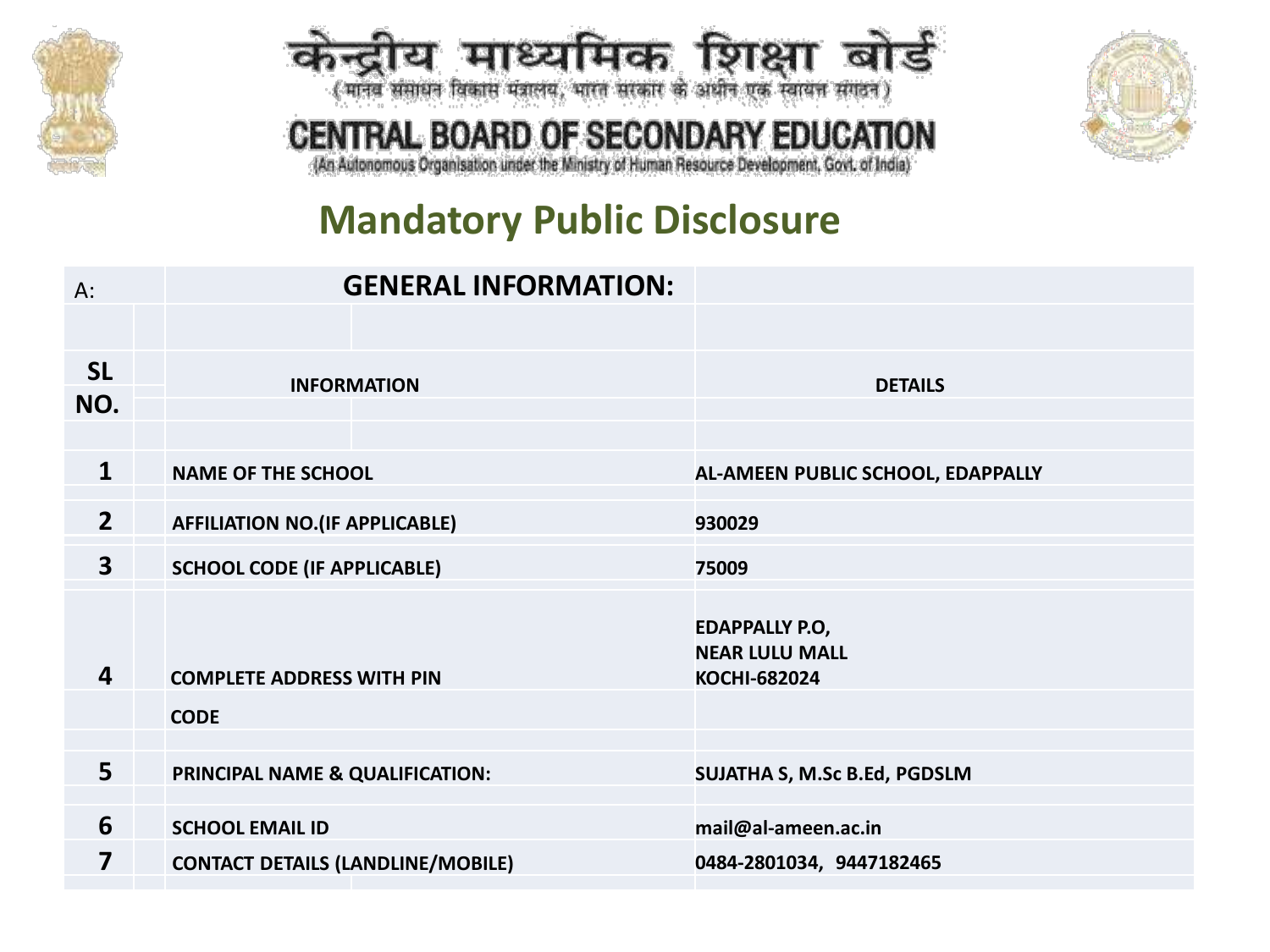



# CENTRAL BOARD OF SECONDARY EDUCATION



(An Autonomous Organisation under the Ministry of Human Resource Development, Govt. of India)

## **Mandatory Public Disclosure**

| <b>SL</b>      | DOCUMENTS/INFORMATION                                                   | <b>UPLOAD DOCUMENTS</b> |
|----------------|-------------------------------------------------------------------------|-------------------------|
| NO.            |                                                                         |                         |
|                |                                                                         |                         |
| $\mathbf{1}$   | <b>COPIES OF AFFILIATION/UPGRADATION LETTER AND RECENT EXTENSION OF</b> | <b>Click Here</b>       |
|                | <b>AFFILIATION, IF ANY</b>                                              |                         |
| $\mathbf{2}$   | <b>COPIES OF SOCIETIES/TRUST/COMPANY REGISTRATION/RENEWAL</b>           | <b>Click Here</b>       |
|                | <b>CERTIFICATE, AS APPLICABLE</b>                                       |                         |
|                |                                                                         |                         |
| $\mathbf{3}$   | COPY OF NO OBJECTION CERTIFICATE (NOC) ISSUED, IF APPLICABLE, BY THE    | <b>Click Here</b>       |
|                | <b>STATE GOVT./UT</b>                                                   |                         |
|                |                                                                         |                         |
| 4              | COPIES OF RECOGNITION CERTIFICATE UNDER RTE ACT, 2009, AND IT'S         |                         |
|                | <b>RENEWAL IF APPLICABLE</b>                                            |                         |
| 5.             | COPY OF VALID BUILDING SAFETY CERTIFICATE AS PER THE NATIONAL           |                         |
|                | <b>BUILDING CODE</b>                                                    |                         |
|                |                                                                         |                         |
| 6              | COPY OF VALID FIRE SAFETY CERTIFICATE ISSUED BY THE COMPETENT           | <b>Click Here</b>       |
|                | <b>AUTHORITY</b>                                                        |                         |
| $\overline{7}$ | COPY OF THE DEO CERTIFICATE SUBMITTED BY THE SCHOOL FOR                 |                         |
|                |                                                                         |                         |
|                | AFFILIATION/UPGRADATION/EXTENSION OF AFFILIATIONOR SELF                 |                         |
|                | <b>CERTIFICATION BY SCHOOL</b>                                          |                         |
| 8              | <b>COPIES OF VALID WATER, HEALTH AND SANITATION CERTIFICATES</b>        | <b>Click Here</b>       |
|                |                                                                         |                         |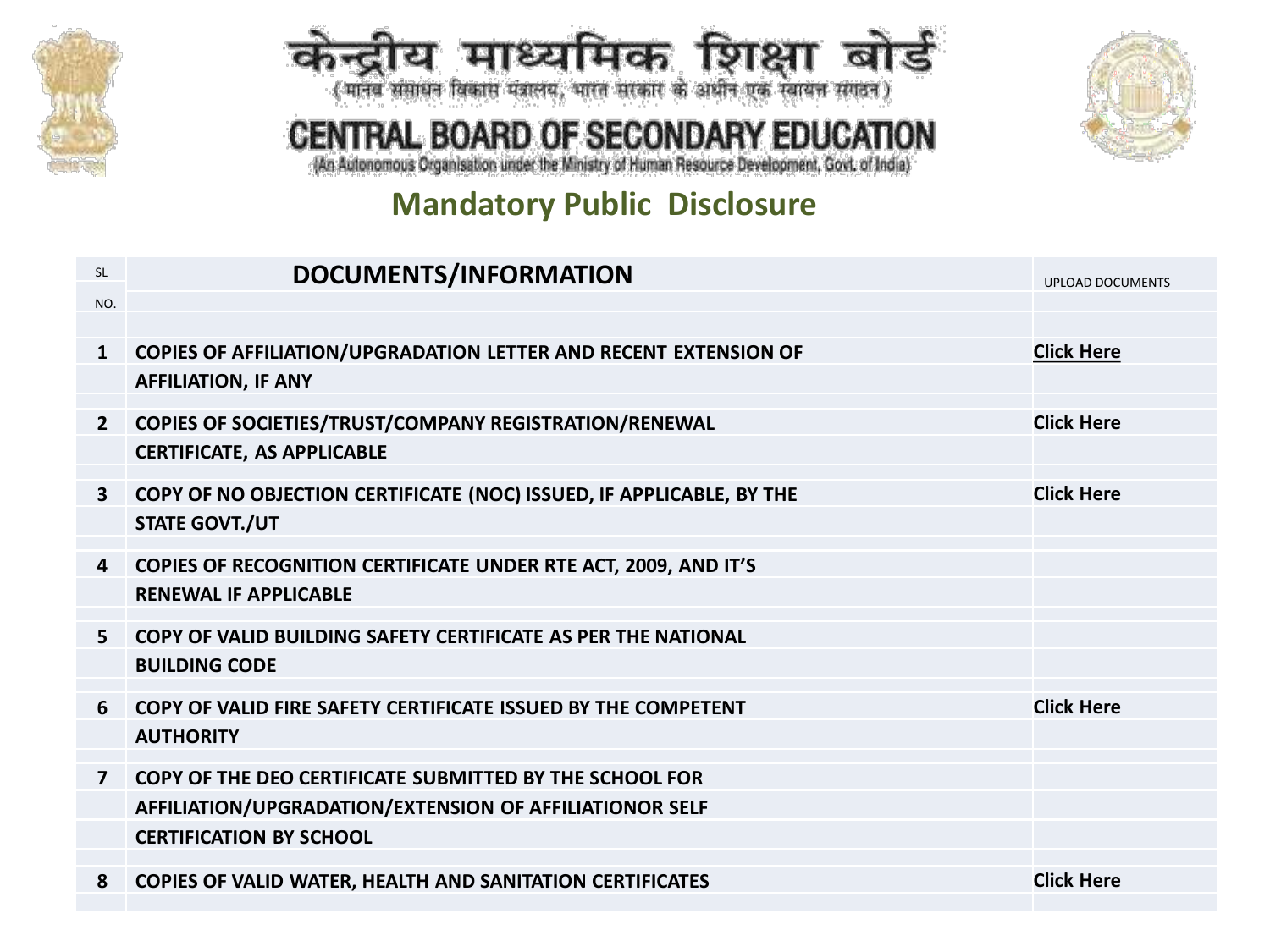





# **CENTRAL BOARD OF SECONDARY EDUCATION**<br>(An Autonomous Organisation under the Ministry of Human Resource Development, Govt. of India)

### **Mandatory Public Disclosure**

| S.NO.          | DOCUMENTS/INFORMATION                                  | <b>UPLOAD</b>     |
|----------------|--------------------------------------------------------|-------------------|
|                |                                                        | <b>DOCUMENTS</b>  |
| $\mathbf{1}$   | FEE STRUCTURE OF THE SCHOOL                            | <b>Click Here</b> |
| $\overline{2}$ | ANNUAL ACADEMIC CALANDER.                              | <b>Click Here</b> |
| 3              | LIST OF SCHOOL MANAGEMENT COMMITTEE (SMC)              | <b>Click Here</b> |
| 4              | LIST OF PARENTS TEACHERS ASSOCIATION (PTA) MEMBERS     |                   |
|                |                                                        | <b>Click Here</b> |
| 5              | LAST THREE-YEAR RESULT OF THE BOARD EXAMINATION AS PER |                   |
|                | <b>APPLICABLILITY</b>                                  | <b>Click Here</b> |
|                |                                                        |                   |

#### **RESULT CLASS: X**

| S.NO. | <b>YEAR</b> | <b>NO. OF REGISTERED</b><br><b>STUDENTS</b> | <b>NO. OF STUDETNS</b><br><b>PASSED</b> | <b>PASS</b><br><b>PERCENTAGE</b> | <b>REMARKS</b> |
|-------|-------------|---------------------------------------------|-----------------------------------------|----------------------------------|----------------|
|       | 2019        | 198                                         | 198                                     | 100%                             | NIL            |
| 2     | 2020        | 163                                         | 163                                     | 100%                             | <b>NIL</b>     |
| 3     | 2021        | 165                                         | 165                                     | 100%                             | <b>NIL</b>     |

#### **RESULT CLASS: XII**

| S.NO.          | <b>YEAR</b> | <b>NO. OF REGISTERED</b><br><b>STUDENTS</b> | <b>NO. OF STUDETNS</b><br><b>PASSED</b> | <b>PASS</b><br><b>PERCENTAGE</b> | <b>REMARKS</b> |
|----------------|-------------|---------------------------------------------|-----------------------------------------|----------------------------------|----------------|
|                | 2019        | 100                                         | 100                                     | 100%                             | <b>NIL</b>     |
| $\overline{c}$ | 2020        | 91                                          | 91                                      | 100%                             | NIL            |
|                | 2021        | 82                                          | 82                                      | 100%                             | <b>NIL</b>     |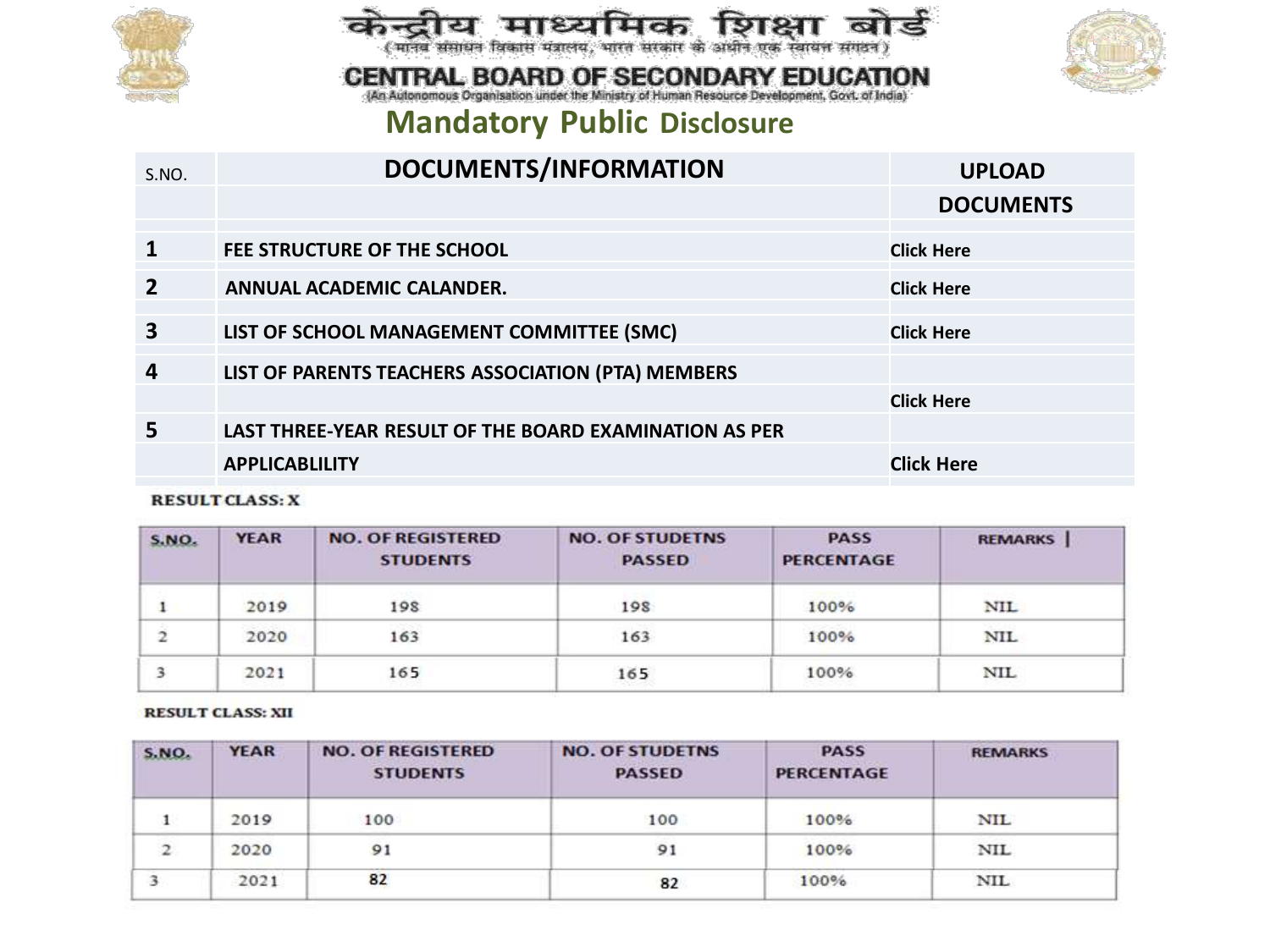



# CENTRAL BOARD OF SECONDARY EDUCATION

(An Autonomous Organisation under the Ministry of Human Resource Development, Govt. of India)

## **D. STAFF (TEACHING)**

| S.NO.                   |                  | <b>INFORMATION</b>                               | <b>DETAILS</b>    |
|-------------------------|------------------|--------------------------------------------------|-------------------|
|                         |                  |                                                  |                   |
| $\mathbf{1}$            | <b>PRINCIPAL</b> |                                                  | 1                 |
| $\overline{2}$          |                  | <b>TOTAL NO. OF TEACHERS</b>                     |                   |
|                         |                  | o PGT                                            | <b>11</b>         |
|                         |                  |                                                  |                   |
|                         |                  | o TGT                                            | 35                |
|                         |                  | <b>O</b> PRT                                     | 28                |
| $\overline{\mathbf{3}}$ |                  | <b>TEACHERS SECTION RATIO</b>                    | 1.5               |
| 4                       |                  | <b>DETAILS OF SPECIAL EDUCATOR</b>               | <b>SHERLY P.K</b> |
| 5                       |                  | <b>DETAILS OF COUNSELLOR AND WELNESS TEACHER</b> | <b>SUKHI BIJU</b> |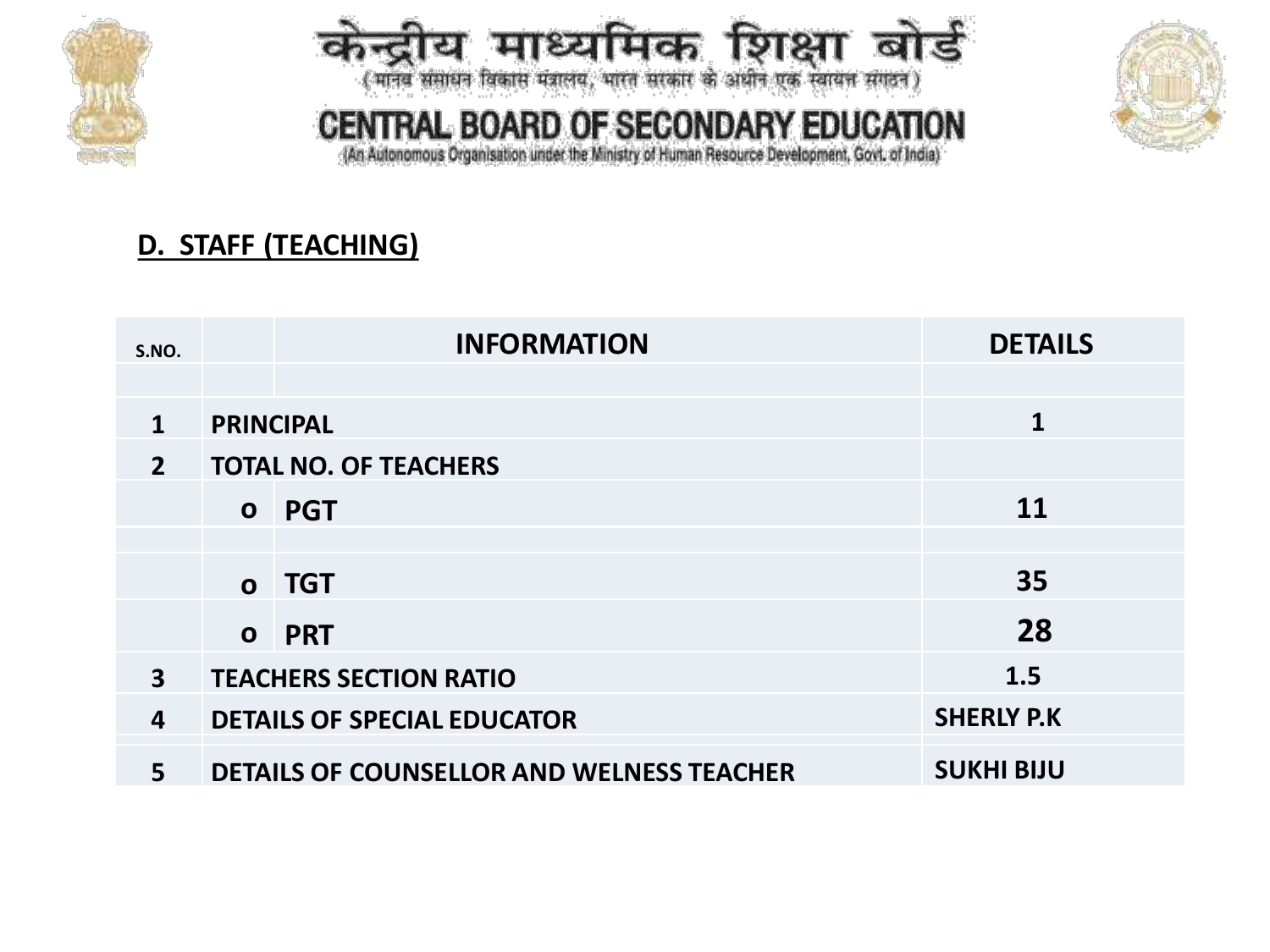





CENTRAL BOARD OF SECONDARY EDUCATION (An Autonomous Organisation under the Ministry of Human Resource Development, Govt. of India)

| S.NO.          | <b>INFORMATION</b>                                                            | <b>DETAILS</b>       |
|----------------|-------------------------------------------------------------------------------|----------------------|
| $\mathbf{1}$   | TOTAL CAMPUS AREA OF THE SCHOOL (IN SQUARE MTR)                               | 5183                 |
|                |                                                                               |                      |
| $\overline{2}$ | <b>NO. AND SIZE OF THE CLASS</b><br>F<br><b>ROOMS (IN SQ)</b><br><b>∓MTR)</b> | 74, (30.92)          |
| 3              | NO. AND SIZE OF LABORATORIES INCLUDING COMPUTER<br>LABS (IN SQ                | 8 LABS, 95.73, 60.30 |
|                | MTR)                                                                          |                      |
| 4              | <b>INTERNET FACILITY (Y/N)</b>                                                | <b>YES</b>           |
| 5              | <b>NO. OF GIRLS TOILETS</b>                                                   | 31                   |
| 6              | <b>NO. OF BOYS TOILETS</b>                                                    | 40                   |
| 7              | LINK OF YOUTUBE VIDEO OF THE INSPECTION OF SCHOOL<br><b>COVERING THE</b>      |                      |
|                | <b>INFRASTRUCTURE OF THE SCHOOL</b>                                           |                      |
|                |                                                                               |                      |